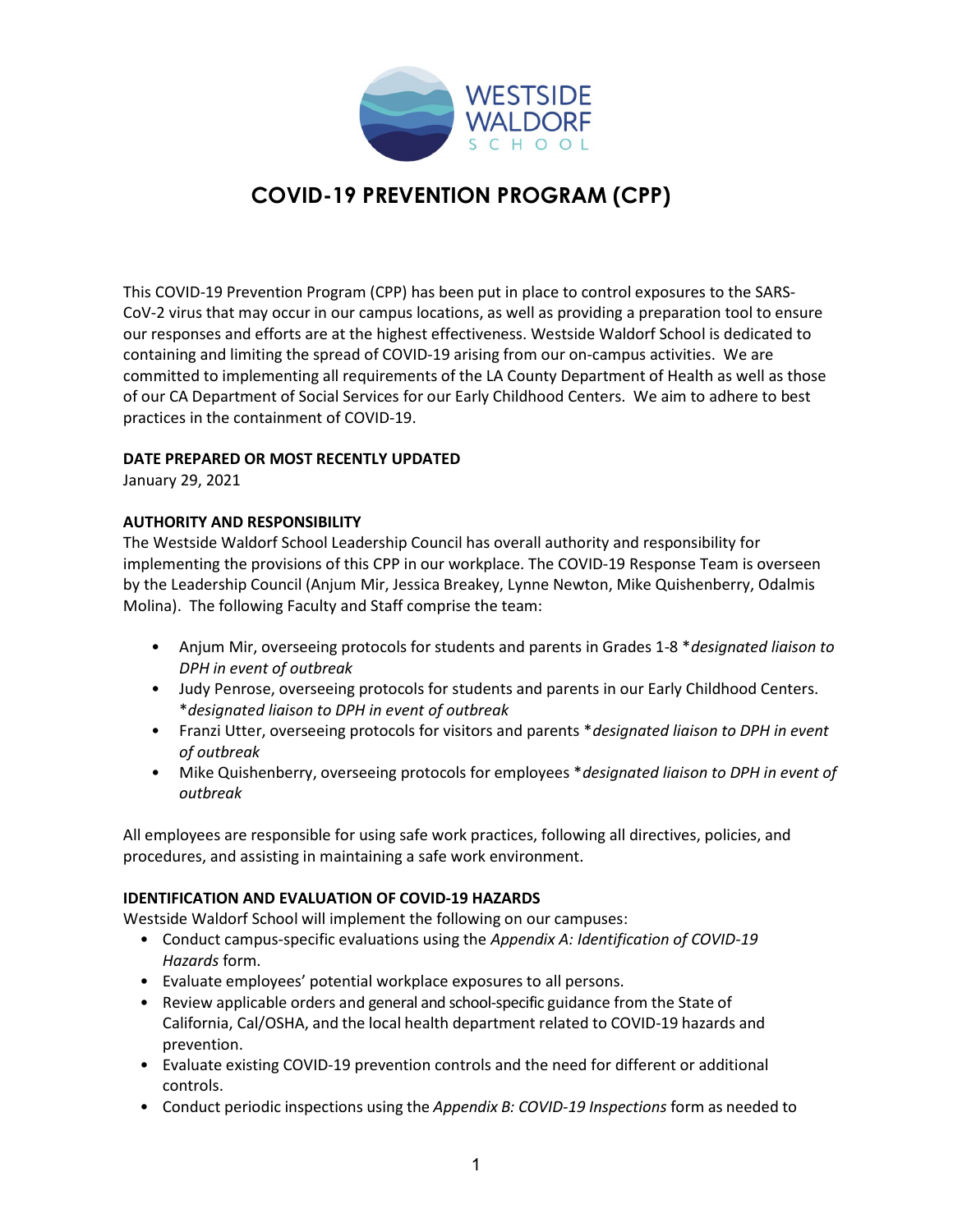identify unhealthy conditions, work practices, and work procedures related to COVID-19 and to ensure compliance with our COVID-19 policies and procedures.

### Employee participation

Employees are encouraged to participate in the identification and evaluation of COVID-19 hazards by modeling appropriate and required protocols, as well as reporting any concerns they may have relative to non-compliance.

#### Employee screening

All Westside Waldorf School employees will complete a daily health screening prior to coming on campus. This form is completed and stored electronically. A sample of the form is attached to this CPP.

### CORRECTION OF COVID-19 HAZARDS

Unsafe or unhealthy work conditions, practices or procedures will be documented on the Appendix B: COVID-19 Inspections form, and corrected in a timely manner based on the severity of the hazard(s), as follows:

- The severity of the hazard will be assessed and correction time frames assigned accordingly.
- Individuals will be identified as being responsible for timely correction.
- Follow-up will be done by a designee of the Leadership Council to ensure timely correction.

### CONTROL OF COVID-19 HAZARDS

### Physical Distancing

Where possible, we ensure at least six feet of physical distancing at all times by:

- Allowing employees whose positions allow it to work remotely.
- Conducting all meetings virtually.
- Designated one-way paths to enter and exit areas of the school.
- Restrooms are designated for employees based on their campus location.
- All employees, on-site contractors, vendors, and delivery personnel have been provided instructions regarding maintaining physical distancing and the required use of face coverings when around others. Signage around campus has been placed.
- All visitors must have scheduled and approved appointments by Franzi Utter and need to wait outside the front gate for directions from the security guard. All visitors must complete COVID-19 visitor health form prior to accessing the facility. Visitors may only use Porta Potty restroom in parking lot.
- Only one employee is allowed to work in any office or shared space to ensure social distancing. Breaks are staggered and rooms and facilities are scheduled to ensure that physical distancing can be maintained in shared spaces, specifically as follows:
	- i. EMPLOYEE LOUNGE
		- 1. Occupancy is limited to 4 individuals.
		- 2. Employees agree to move to another space outside, car, or another area.
		- 3. Employees will use school provided laptops and minimize use of shared computers and workstations.
		- 4. Internet is available in all Grades 1-8 classrooms. Wi-Fi is available throughout campus.
	- ii. COPY ROOM
		- 1. Occupancy is limited to 3 individuals.
		- 2. A schedule for the use of the copy machine will be available through Franzi.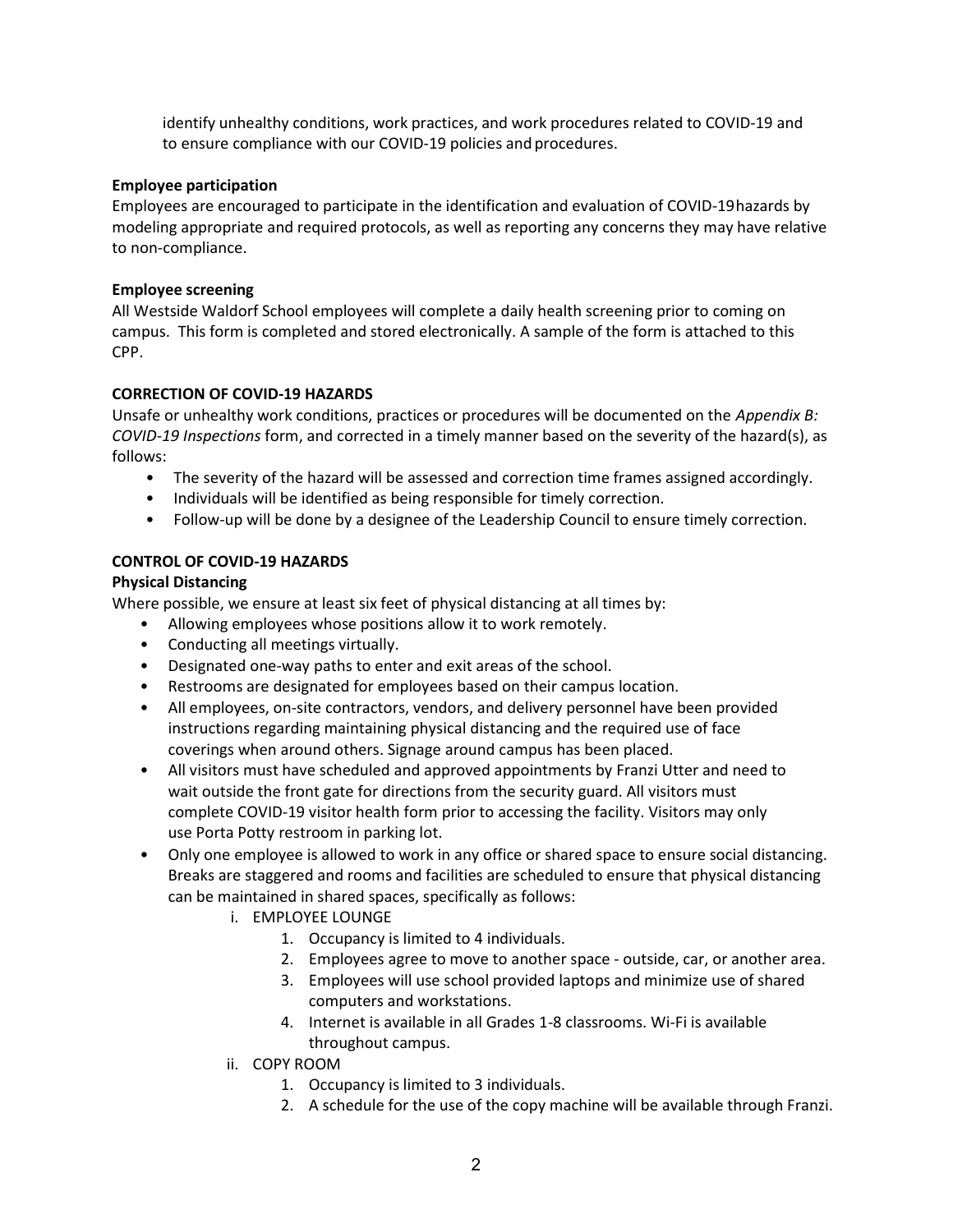- 3. Minimize use of mail slots and use cell phones instead as feasible.
- iii. FACULTY/EMPLOYEE MEETINGS/PARENT MEETINGS/VISITOR MEETINGS/DONOR MEETINGS/PROSPECTIVE PARENT MEETINGS
	- 1. All in-person meetings of any kind have been suspended, including faculty, department, committee, parent, client, donor, prospective parent meetings etc.. All meetings will occur virtually on Zoom.

### Face Coverings

Face coverings are required on campus. We have instructed employees to ensure they have an adequate supply of undamaged, clean face coverings and ensure they are properly worn by employees over the nose and mouth when indoors, and when outdoors and less than six feet away from another person, including non-employees, and where required by orders from the California Department of Public Health (CDPH) or local health department. A supply of face coverings in maintained in the school office and available to anyone who may have forgotten or damaged theirs.

If employees encounter non-employees that are not wearing face coverings they are instructed to take the following steps:

- If it is an encounter that is not a scheduled meeting or is an individual unknown to the employee, the employee will do what they can to remove themselves from the proximity.
- If it is an encounter that is a planned meeting or someone with whom the employee will need to interact as part of the job, they are instructed to request the other party utilize a face covering over their nose and mouth, citing that for them it is required of the school. If the other party refuses, the employee is instructed to place themselves in a situation that meets the physical distancing and face covering protocol. If they are unable to do that, they are instructed to leave the location and report to a member of the Leadership Council or COVID-19 Response Team.

The following are exceptions to the use of face coverings:

- When an employee is alone in an office or classroom.
- Employees who cannot wear face coverings due to a medical or mental health condition or disability, or who are hearing-impaired or communicating with a hearing-impaired person. Alternatives will be considered on a case-by-case basis.

Any employee not wearing a face covering, face shield with a drape or other effective alternative, or respiratory protection, for any reason, shall be at least six feet apart from all other persons.

### Engineering Controls

Transparent protective shields have been installed in reception areas. Classrooms have been reconfigured to maintain a minimum of six feet physical distancing. Administration and support employees are either in private offices or working from home or both.

### Cleaning and Disinfecting

- All facilities being utilized by students, and any facilities being utilized by more than one person are cleaned daily by the school cleaning service at the end of the day. This includes:
	- o Classrooms
	- o Restrooms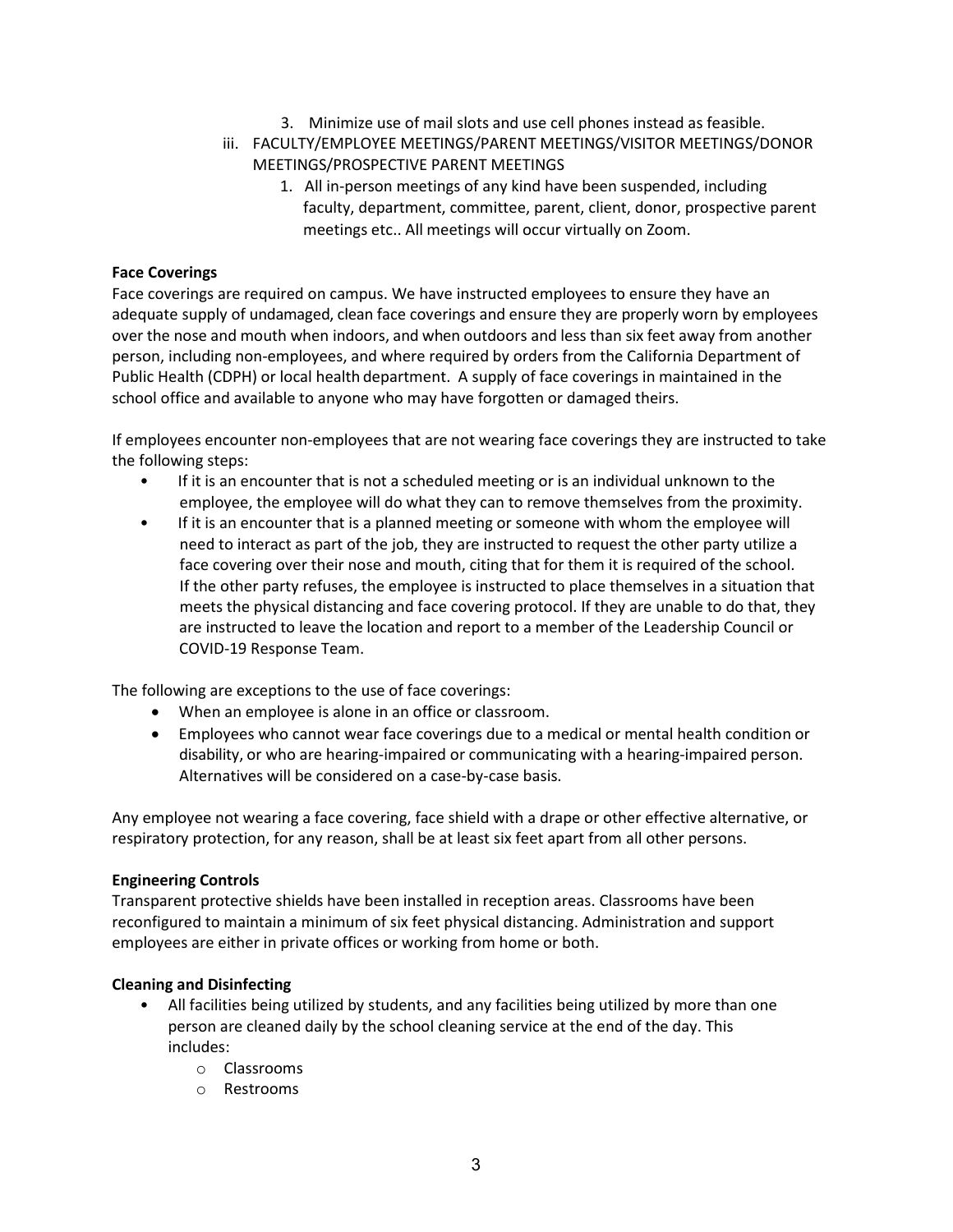- o Offices, lobby, and hallways
- Common areas and items that are shared by more than one person are wiped down between each usage by the adult employees who are using them. This includes:
	- o Copier
	- o Phones
	- o Computers
	- o Paper cutter
	- o Adult bathroom knobs and faucets
	- o Kitchen items microwave, fridge handle, water kettle, etc.
- Classrooms
	- $\circ$  In addition to the daily cleaning by our cleaning service of all classrooms being utilized by students, teachers will wipe the following at the end of the class with either disinfecting wipes or a spray bottle and paper towels:
		- Door handles
		- Staplers and office supplies in the classroom that were utilized
		- Teacher's desk, chair, and podium
		- Remote controls, faucet, and other frequently touched items in the classroom.
	- $\circ$  All classrooms in which students will be occupying will have air purifier units suitable for the size of the room.
- Hand sanitizer is available at the entrance of all shared office buildings.
- Soap and water are available at all sinks throughout campus:
	- o Front office bathroom
	- o Upstairs front office
	- o Specialty teacher office
	- o Employee lounge
	- o Outdoor garden sink
	- o Outdoor EC bathroom
	- o Student bathrooms
	- o All classrooms
- Employees are offered frequent opportunities to wash their hands.
- Each employee is assigned their own tools, supplies, equipment, and defined workspace to the extent feasible.
- Copies of the Employee Protocols have been distributed to all employees during inservice meetings and orientation.

### Shared Tools, Equipment and Face Coverings

All employees have their own computers on which to work and have been advised to only use their personally dedicated office supplies. Large office equipment that must be shared, i.e. copier must be disinfected after each use. All employees are advised that face coverings must not be shared. Extra face coverings, hand sanitizer, disinfecting spray/wipes, and handwashing stations are readily available. This availability has been communicated to all employees.

### Hand Sanitizing

All employees are instructed to wash their hands for at least 20 seconds and use hand sanitizer frequently throughout the day.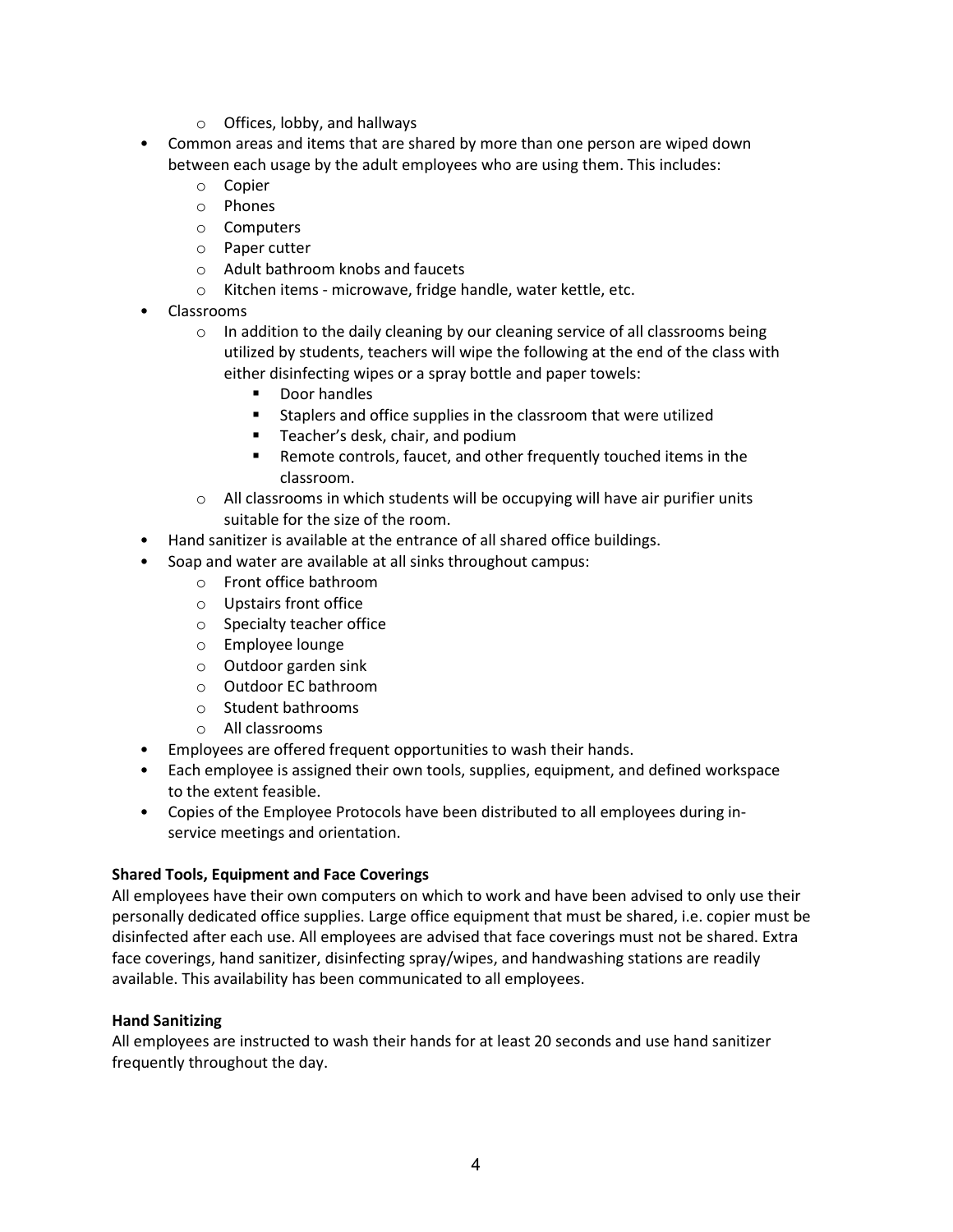### Personal protective equipment (PPE) used to control employees' exposure to COVID-19

We evaluate the need for PPE (such as gloves, goggles, and face shields) as required by CCR Title 8, section 3380, and provide such PPE as needed.

### INVESTIGATING AND RESPONDING TO COVID-19 CASES

Response to notification of a case of COVID-19 among faculty, staff, student, or visitor:

- This response is triggered if we receive notification that a WWS faculty, staff, student, or visitor has tested positive for, or has symptoms consistent with COVID-19.
- Notification of a case among faculty or staff members will be handled by Mike Quishenberry and Terry Atkinson;
- Notification of a case among Grades students will be handled by Anjum Mir.
- Notification of a case among Early Childhood students will be handled by Judy Penrose.
- Notification of a case of a visitor will be handled by Franzi Utter.

If an employee is still onsite, they should notify Terry Atkinson and Mike Quishenberry by text and email.

- Terry Atkinson will send *Employee Quarantine Notice* directing employee to immediately leave campus, return home, and self-isolate. The notification will include information about accessing testing.
- The employee will immediately leave campus and return home.
- Terry will inquire of the employee as to where the employee had been during the day, who the potential close contacts are, what buildings and resources the employee utilized, and then implement the Exposure Management plan (see below).
- Arrangements will be made for testing.
- Anjum Mir (Grades)/Judy Penrose (EC) will arrange substitution of faculty responsibilities, as necessary.
- Mike Quishenberry/ Franzi Utter will arrange substitution of administrative responsibilities, as necessary.

If a student is still onsite:

- Students exhibiting symptoms of illness should be reported to their class teacher. Class teacher/ assistant will escort the child to the designated isolation/quarantine room.
- WWS will provide surgical mask and additional PPE if needed to the student and employee to ensure adequate protection.
- Personnel will wear PPE when working with any individual who is presenting COVID-19 symptoms.
- Personnel will take temperature and record results in Health Screening Form
	- $\circ$  Assigned employee will telephone guardian (and emergency contacts) and inform them to pick up their child immediately. Child should be picked up within 20-30 min but no longer than 1 hour.
	- o Weather permitting, child will be made comfortable on separate seating placed outdoors. If weather is not comfortable outside, the child will be isolated in one of the following locations: Daisy Class Isolation Room (EC only), Conference Room, or Educational Support Room, depending upon the presence of other students or employees in these areas.
	- $\circ$  Student Quarantine Notice will be sent to advise parent that child must stay at home and not to return until they have met LA County criteria, including 3 days with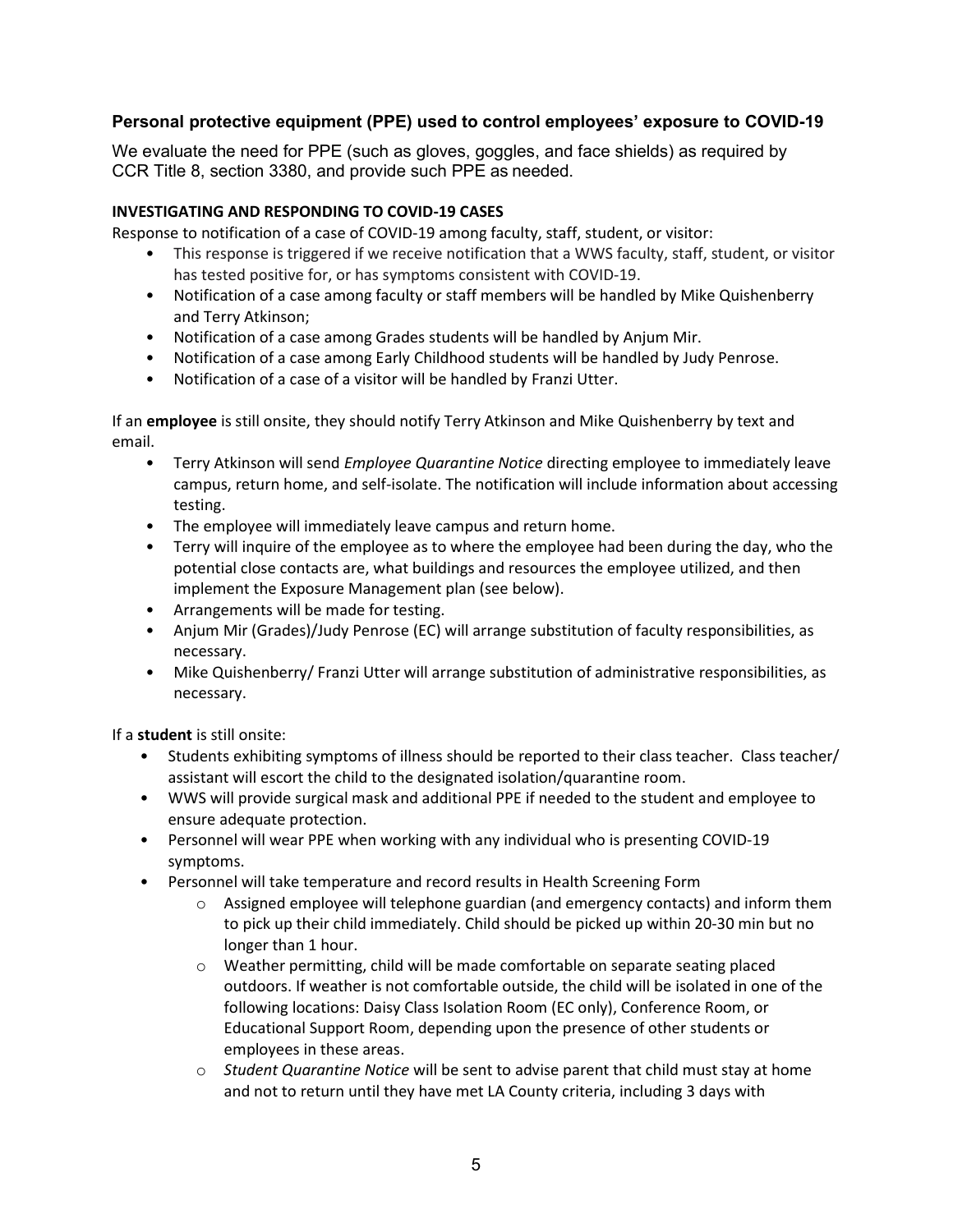temperature below 100.4 F and 10 days since symptoms first appeared. Notice will include fact sheets, cover regulations governing self-isolation and links to sites with further information, including how to access testing.

o Staff will disinfect surfaces and ventilate any indoor space after child leaves.

### SYSTEM FOR COMMUNICATING

Our goal is to ensure that we have effective two-way communication with our employees in a simple, straightforward manner.

- Employees are advised to report COVID-19 symptoms and possible hazards to Mike Quishenberry and Terry Atkinson via email and text.
- Employees can report symptoms and hazards without fear of reprisal.
- The school's procedures and policies for accommodating employees with medical or other conditions that put them at increased risk of severe COVID-19 illness have been communicated and are consistently reinforced.

### TRAINING AND INSTRUCTION

Westside Waldorf School has and will continue to provide effective training and instruction that includes:

- Our COVID-19 policies and procedures to protect employees from COVID-19 hazards.
- Information regarding COVID-19-related benefits to which the employee may be entitled under applicable federal, state, or local laws.
- The fact that:
	- $\circ$  COVID-19 is an infectious disease that can be spread through the air.
	- $\circ$  COVID-19 may be transmitted when a person touches a contaminated object and then touches their eyes, nose, or mouth.
	- o An infectious person may have no symptoms.
- Methods of physical distancing of at least six feet and the importance of combining physical distancing with the wearing of face coverings.
- The fact that particles containing the virus can travel more than six feet, especially indoors, so physical distancing must be combined with other controls, including face coverings and hand hygiene, to be effective.
- The importance of frequent hand washing with soap and water for at least 20 seconds and using hand sanitizer when employees do not have immediate access to a sink or hand washing facility, and that hand sanitizer does not work if the hands are soiled.
- Proper use of face coverings and the fact that face coverings are not respiratory protective equipment.
- COVID-19 symptoms, and the importance of obtaining a COVID-19 test and not coming to school if an employee has COVID-19 symptoms.

Appendix D: COVID-19 Training Roster will be used to document this training.

### EXCLUSION OF COVID-19 CASES

Where we have a COVID-19 case within our school community, we will limit transmission by:

- Ensuring that COVID-19 cases are excluded from returning to campus until our return-toschool requirements are met.
- Excluding employees with COVID-19 exposure from coming on campus for 14 days after the last known exposure to a COVID-19 case.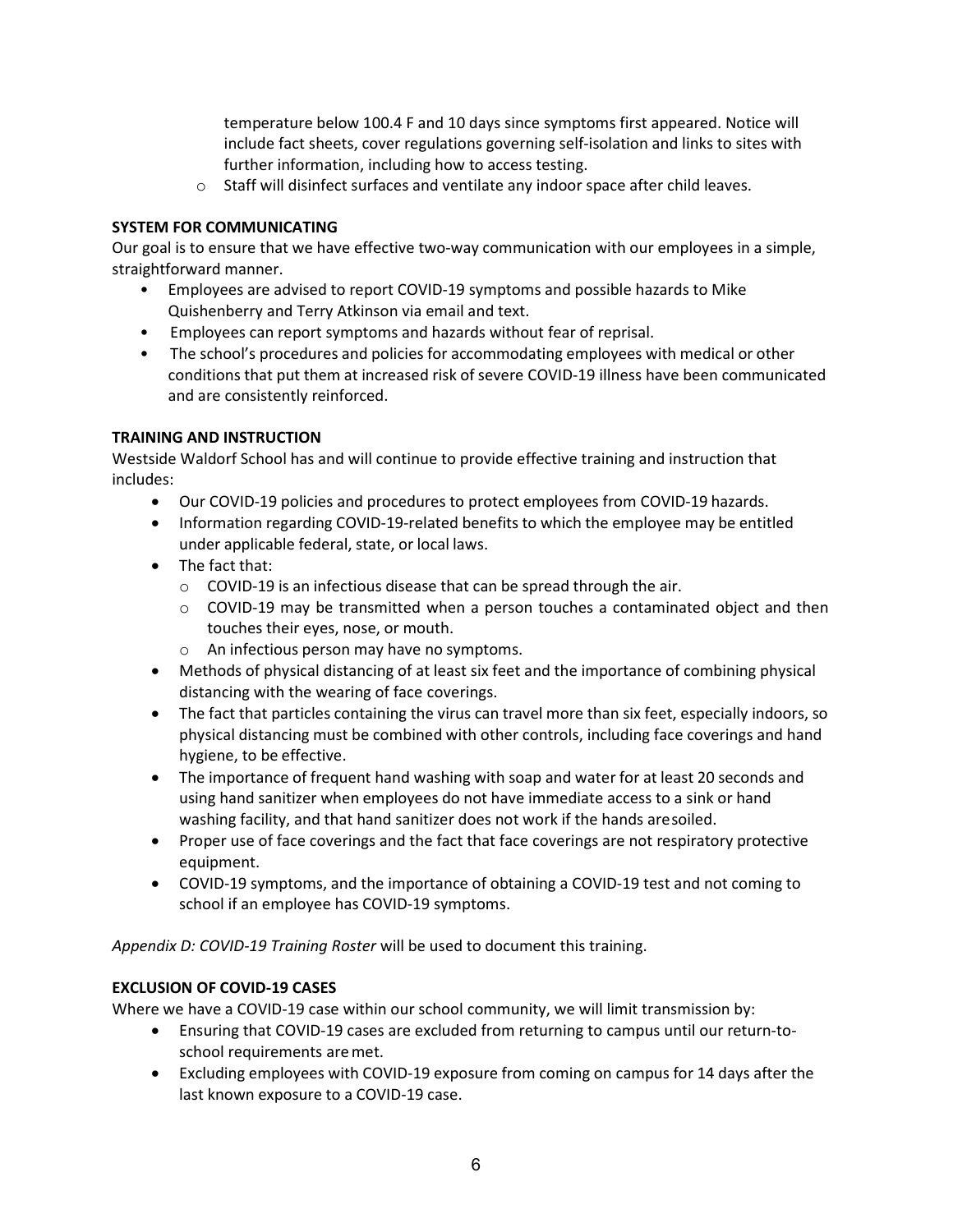- Continuing and maintaining an employee's earnings, seniority, and all other employee rights and benefits whenever we've demonstrated that the COVID-19 exposure is work related.
- Providing employees at the time of exclusion with information on available benefits.

### REPORTING, RECORDKEEPING, AND ACCESS

It is our policy to:

- Report information about Westside Waldorf School COVID-19 cases to the Department of Public Health via email at ACDC-Education@ph.lacounty.gov or by calling (888) 397-3993 or (213) 240-7821.
- Report immediately to Cal/OSHA any COVID-19-related serious illnesses or death, as defined under CCR Title 8 section 330(h), of an employee occurring in our place of employment or in connection with any employment.
- Maintain records of the steps taken to implement our written COVID-19 Prevention Program in accordance with CCR Title 8 section 3203(b).
- Make our written COVID-19 Prevention Program available to employees and to representatives of Cal/OSHA immediately upon request.
- Use the Appendix C: Investigating COVID-19 Cases form to keep a record of and track all COVID-19 cases. The information will be made available to employees or as otherwise required by law, with personal identifying information removed.

#### RETURN-TO-WORK CRITERIA

- COVID-19 positive employees with symptoms will not return to work until all of the following have occurred:
	- $\circ$  At least 24 hours have passed since a fever of 100.4 or higher has resolved without the use of fever-reducing medications.
	- o COVID-19 symptoms have improved.
	- $\circ$  At least 14 days, or as stated in the most current LA County protocols, have passed since COVID-19 symptoms first appeared.
- Employees who tested positive but never developed COVID-19 symptoms will not return to work until a minimum of 14 days have passed since the date of specimen collection of their first positive COVID-19 test.
- A negative COVID-19 test will not be required for an employee to return to work.
- If an order to isolate or quarantine an employee is issued by a local or state health official, the employee will not return to work until the period of isolation or quarantine is completed or the order is lifted. If no period was specified, then the period will be 14 days from the time the order to isolate was effective, or 14 days from the time the order to quarantine was effective.

FOR THE WESTSIDE WALDORF SCHOOL LEADERSHIP COUNCIL:

| Mike Quishenberry   | <b>Business Manager</b> |
|---------------------|-------------------------|
| <b>Printed Name</b> | Title                   |

 $\frac{1}{2}$ Signature Date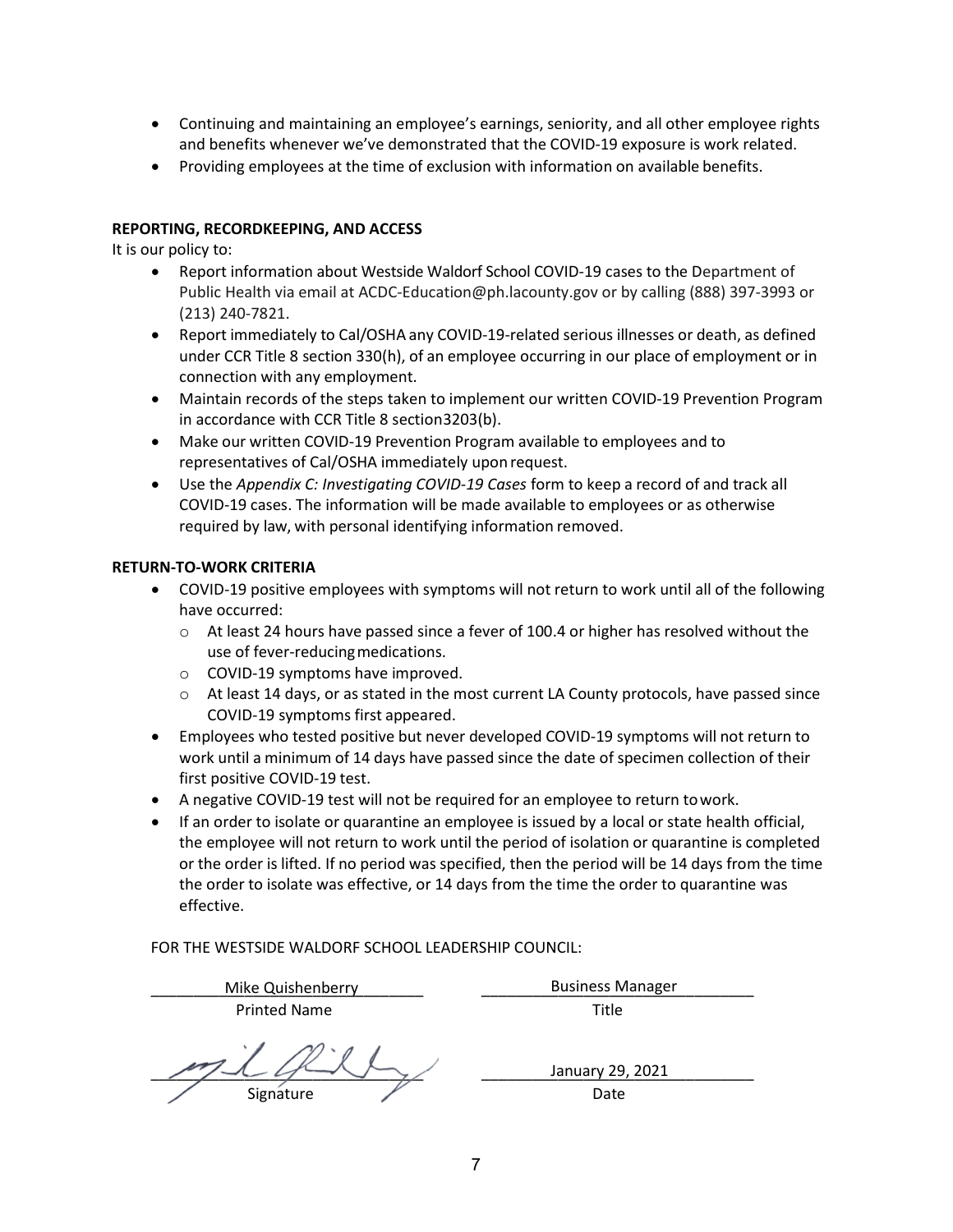### APPENDIX A: IDENTIFICATION OF COVID-19 HAZARDS

All persons, regardless of symptoms or negative COVID-19 test results, will be considered potentially infectious.

Evaluation of potential workplace exposure will be for persons who need to work on campus. We will consider how employees need to accomplish their work and what that means relative to contact with others. We encourage all employees to bring attention to any situations in which they believe they may have exposure outside of protocol so that mitigation can be put in place.

| Person conducting the evaluation:<br>Date: |  |
|--------------------------------------------|--|
|--------------------------------------------|--|

\_\_\_\_\_\_\_\_\_\_\_\_\_\_\_\_\_\_\_\_\_\_\_\_\_\_\_\_\_\_\_\_\_\_\_\_\_\_\_\_\_\_\_\_\_\_\_\_\_\_\_\_\_\_\_\_\_\_\_\_\_\_\_\_\_\_\_\_\_\_\_\_\_\_\_\_\_\_\_\_

Name(s) of employee and authorized employee representative(s) that participated:

| Interaction, area, activity,<br>work task, process,<br>equipment, and material<br>that potentially exposes<br>employees to COVID-19<br>hazards | <b>Places and times</b> | <b>Potential for COVID-19</b><br>exposures and employees<br>affected, including<br>students, families,<br>members of the public and<br>employees of other<br>employers | <b>Existing and/or</b><br>additional COVID-19<br>prevention controls,<br>including barriers,<br>partitions, and<br>ventilation |
|------------------------------------------------------------------------------------------------------------------------------------------------|-------------------------|------------------------------------------------------------------------------------------------------------------------------------------------------------------------|--------------------------------------------------------------------------------------------------------------------------------|
|                                                                                                                                                |                         |                                                                                                                                                                        |                                                                                                                                |
|                                                                                                                                                |                         |                                                                                                                                                                        |                                                                                                                                |
|                                                                                                                                                |                         |                                                                                                                                                                        |                                                                                                                                |
|                                                                                                                                                |                         |                                                                                                                                                                        |                                                                                                                                |
|                                                                                                                                                |                         |                                                                                                                                                                        |                                                                                                                                |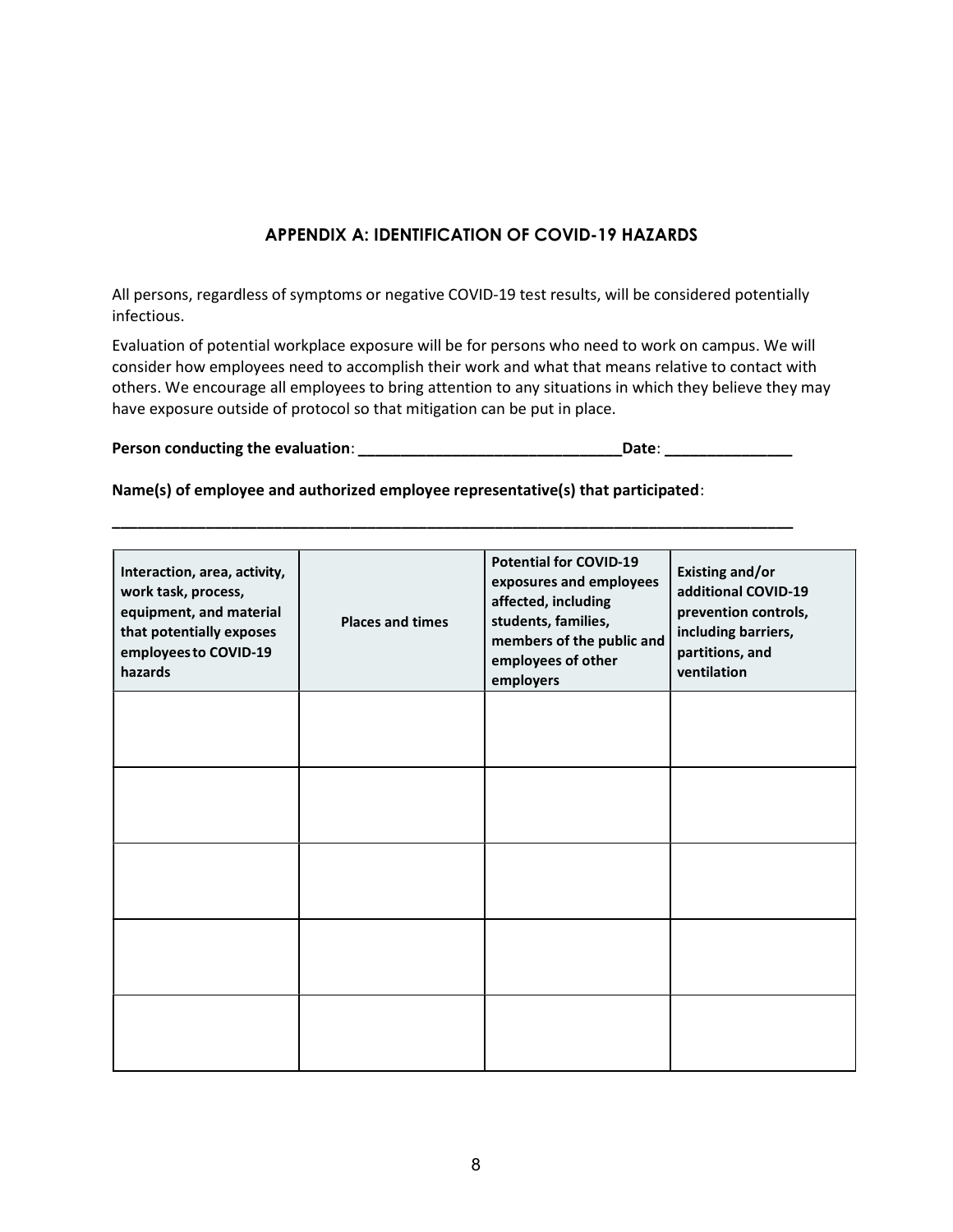| Interaction, area, activity,<br>work task, process,<br>equipment, and material<br>that potentially exposes<br>employees to COVID-19<br>hazards | <b>Places and times</b> | <b>Potential for COVID-19</b><br>exposures and employees<br>affected, including<br>students, families,<br>members of the public and<br>employees of other<br>employers | Existing and/or<br>additional COVID-19<br>prevention controls,<br>including barriers,<br>partitions, and<br>ventilation |
|------------------------------------------------------------------------------------------------------------------------------------------------|-------------------------|------------------------------------------------------------------------------------------------------------------------------------------------------------------------|-------------------------------------------------------------------------------------------------------------------------|
|                                                                                                                                                |                         |                                                                                                                                                                        |                                                                                                                         |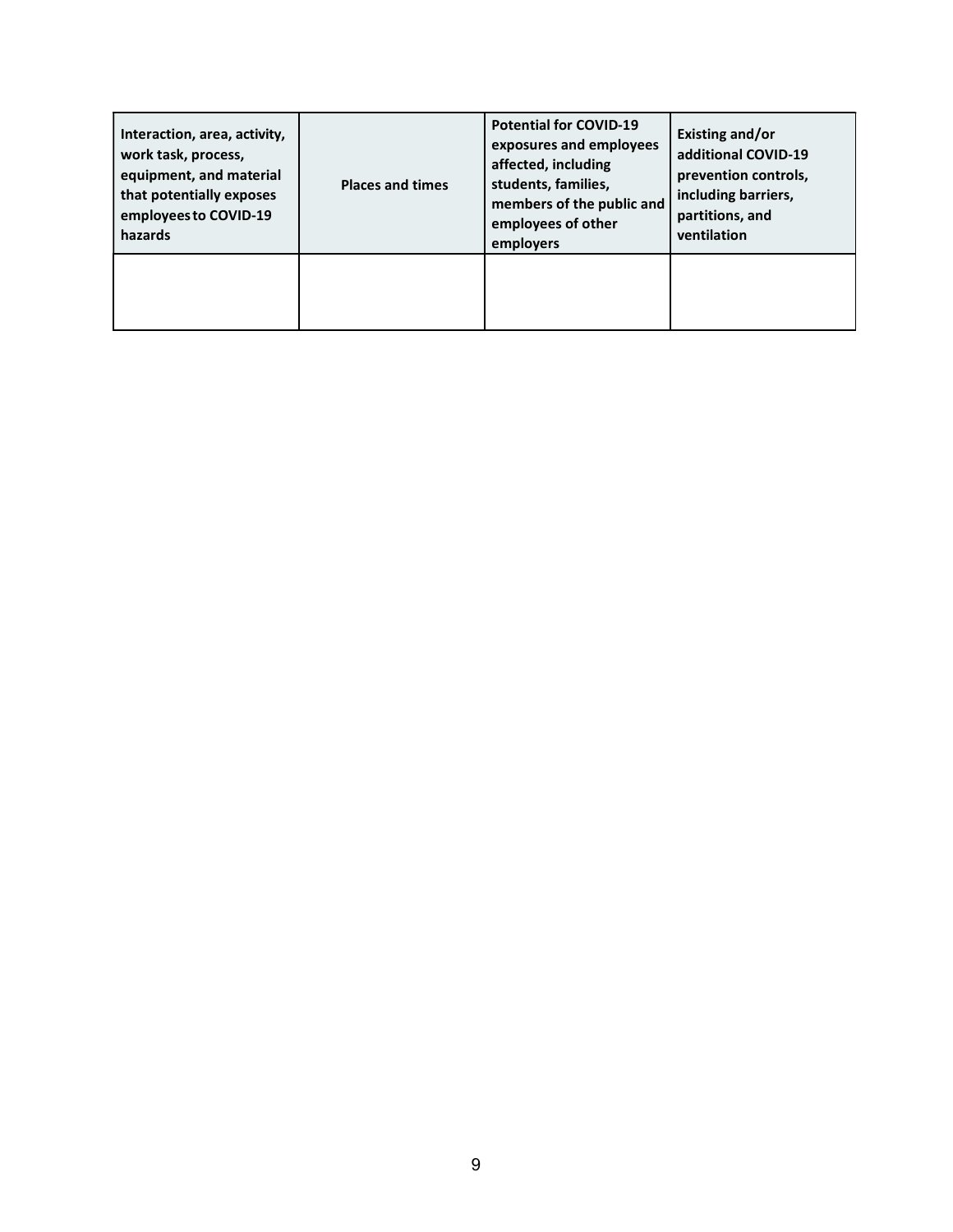# APPENDIX B: COVID-19 INSPECTIONS

Person conducting the inspection: \_\_\_\_\_\_\_\_\_\_\_\_\_\_\_\_\_\_\_\_\_\_\_\_\_\_\_\_\_\_\_Date: \_\_\_\_\_\_\_\_\_\_\_\_\_\_\_

Work location evaluated: \_\_\_\_\_\_\_\_\_\_\_\_\_\_\_\_\_\_\_\_\_\_\_\_\_\_\_\_\_\_\_\_\_\_

| <b>Exposure Controls</b>                                                                        | <b>Status</b> | <b>Person Assigned</b><br>to Correct | <b>Date Corrected</b> |
|-------------------------------------------------------------------------------------------------|---------------|--------------------------------------|-----------------------|
| <b>Engineering</b>                                                                              |               |                                      |                       |
| Barriers/partitions                                                                             |               |                                      |                       |
| Ventilation (amount of fresh air and<br>filtration maximized)                                   |               |                                      |                       |
| Additional room air filtration                                                                  |               |                                      |                       |
| <b>Campus Facilities</b>                                                                        |               |                                      |                       |
| Physical distancing                                                                             |               |                                      |                       |
| Surface cleaning and disinfection<br>(frequently enough and adequate<br>supplies)               |               |                                      |                       |
| Hand washing facilities (adequate<br>numbers and supplies)                                      |               |                                      |                       |
| Disinfecting and hand sanitizing solutions being<br>used according to manufacturer instructions |               |                                      |                       |
| Face coverings (cleaned sufficiently often)                                                     |               |                                      |                       |
| Gloves                                                                                          |               |                                      |                       |
| Face shields/goggles                                                                            |               |                                      |                       |
| Other (note specifics below)                                                                    |               |                                      |                       |
|                                                                                                 |               |                                      |                       |
|                                                                                                 |               |                                      |                       |
|                                                                                                 |               |                                      |                       |
|                                                                                                 |               |                                      |                       |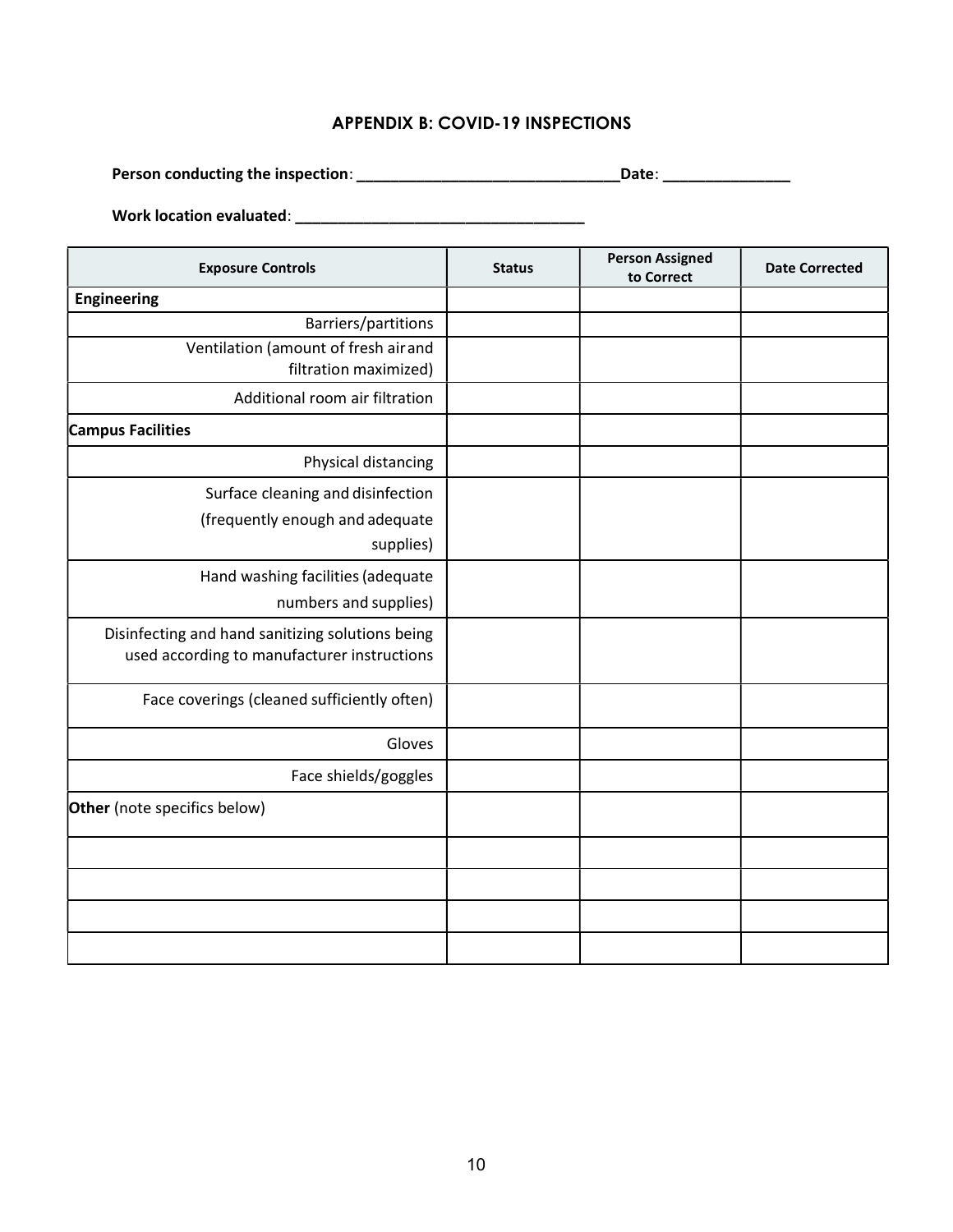## APPENDIX C: INVESTIGATING COVID-19 CASES

All personal identifying information of COVID-19 cases or symptoms will be kept confidential. All COVID-19 testing or related medical services provided by us will be provided in a manner that ensures the confidentiality of employees, with the exception of unredacted information on COVID-19 cases that will be provided immediately upon request to the LA County Health Department, CDPH, Cal/OSHA, the National Institute for Occupational Safety and Health (NIOSH), or as otherwise required by law.

All employees' medical records will also be kept confidential and not disclosed or reported without the employee's express written consent to any person within or outside the school, with the following exceptions: (1) Unredacted medical records provided to the LA County Health Department, CDPH, Cal/OSHA, NIOSH, or as otherwise required by law immediately upon request; and (2) Records that do not contain individually identifiable medical information or from which individually identifiable medical information has been removed.

### Person(s) conducting the investigation: \_\_\_\_\_\_\_\_\_\_\_\_\_\_\_\_\_\_\_\_\_\_\_\_\_\_\_\_\_\_\_\_\_\_Date: \_\_\_\_\_\_\_\_\_\_\_\_

| Employee name:                                                                                                                                                                                                              |  | Occupation:                                                                                                       |  |  |
|-----------------------------------------------------------------------------------------------------------------------------------------------------------------------------------------------------------------------------|--|-------------------------------------------------------------------------------------------------------------------|--|--|
| Location:                                                                                                                                                                                                                   |  | Was COVID-19 test<br>offered?                                                                                     |  |  |
| Date/time the COVID-<br>19 positive employee<br>was last present at<br>the work location:                                                                                                                                   |  | Date of the positive<br>or negative test<br>and/or diagnosis:                                                     |  |  |
| Date the employee<br>first had one or more<br>COVID-19 symptoms:                                                                                                                                                            |  | Information<br>received regarding<br>COVID-19 test<br>results and onset of<br>symptoms (attach<br>documentation): |  |  |
| Results of the evaluation of the COVID-19 case and all locations that may have been visited by the COVID-19<br>case during the high-risk exposure period, and who may have been exposed (attach additional information):    |  |                                                                                                                   |  |  |
| Notice given (within one business day, in a way that does not reveal any personal identifying information of the<br>COVID-19 case) of the potential COVID-19 exposure to (names of individuals notified and date notified): |  |                                                                                                                   |  |  |
| What were the work<br>conditions that could<br>have contributed to the<br>risk of COVID-19<br>exposure?                                                                                                                     |  | What could be done to<br>reduce exposure to<br><b>COVID-19?</b>                                                   |  |  |
| Was LA County Public<br>Health notified?                                                                                                                                                                                    |  | Date:                                                                                                             |  |  |